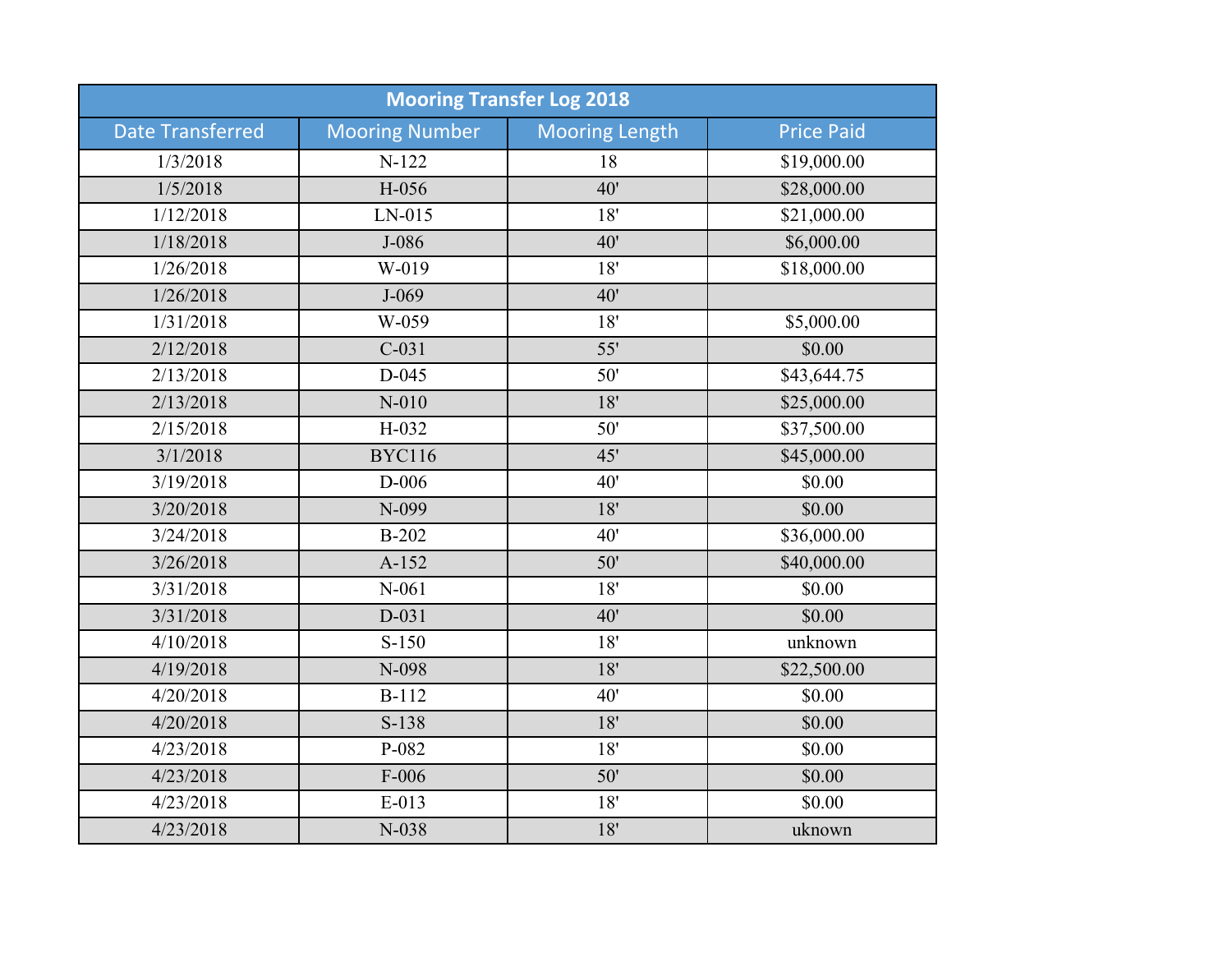| 4/24/2018 | H-082                | 40'   | \$4,000.00  |
|-----------|----------------------|-------|-------------|
| 4/24/2018 | $A-201$              | 45'   | \$30,000.00 |
| 4/27/2018 | A-272                | 60'   | \$45,000.00 |
| 4/30/2018 | $J-211$              | 60'   | \$30,000.00 |
| 5/2/2018  | H-085                | 35'   | \$30,000.00 |
| 5/4/2018  | $C-052$              | 40'   | \$0.00      |
| 5/15/2018 | $A-052$              | 50'   | \$45,000.00 |
| 5/15/2018 | $E-040$              | 18'   | \$25,000.00 |
| 5/24/2018 | $A-173$              | 60'   | \$55,000.00 |
| 5/30/2018 | A-144                | 50'   | \$42,000.00 |
| 6/8/2018  | $N-009$              | 18'   | \$18,000.00 |
| 6/12/2018 | N-109A               | 18'   | \$15,000.00 |
| 6/16/2018 | N-089                | 18'   | \$0.00      |
| 6/27/2018 | $A-062$              | 40'   | \$34,000.00 |
| 6/27/2018 | $J-092$              | 45'   | \$0.00      |
| 7/10/2018 | LN-009               | 18'   | \$18,000.00 |
| 7/10/2018 | $C-024$              | 60'   | \$45,000.00 |
| 7/11/2018 | $E-034$              | 18'   | unknown     |
| 7/17/2018 | N-099                | $18'$ | \$20,000.00 |
| 7/18/2018 | $S-104$              | 18'   | \$0.00      |
| 7/18/2018 | H-065                | 40'   | \$0.00      |
| 7/20/2018 | H-057                | 40'   | unknown     |
| 7/26/2018 | $P-027$              | 18'   | unknown     |
| 7/31/2018 | $N-128$              | 18'   | \$15,000.00 |
| 7/31/2018 | $A-222$              | 45'   | \$27,000.00 |
| 8/7/2018  | <b>BYC-120</b>       | 45'   | \$55,000.00 |
| 8/7/2018  | $\overline{BYC-124}$ | 60'   | \$0.00      |
| 8/8/2018  | A-184                | 65'   | \$0.00      |
| 8/9/2018  | $A-051$              | 50'   | \$40,000.00 |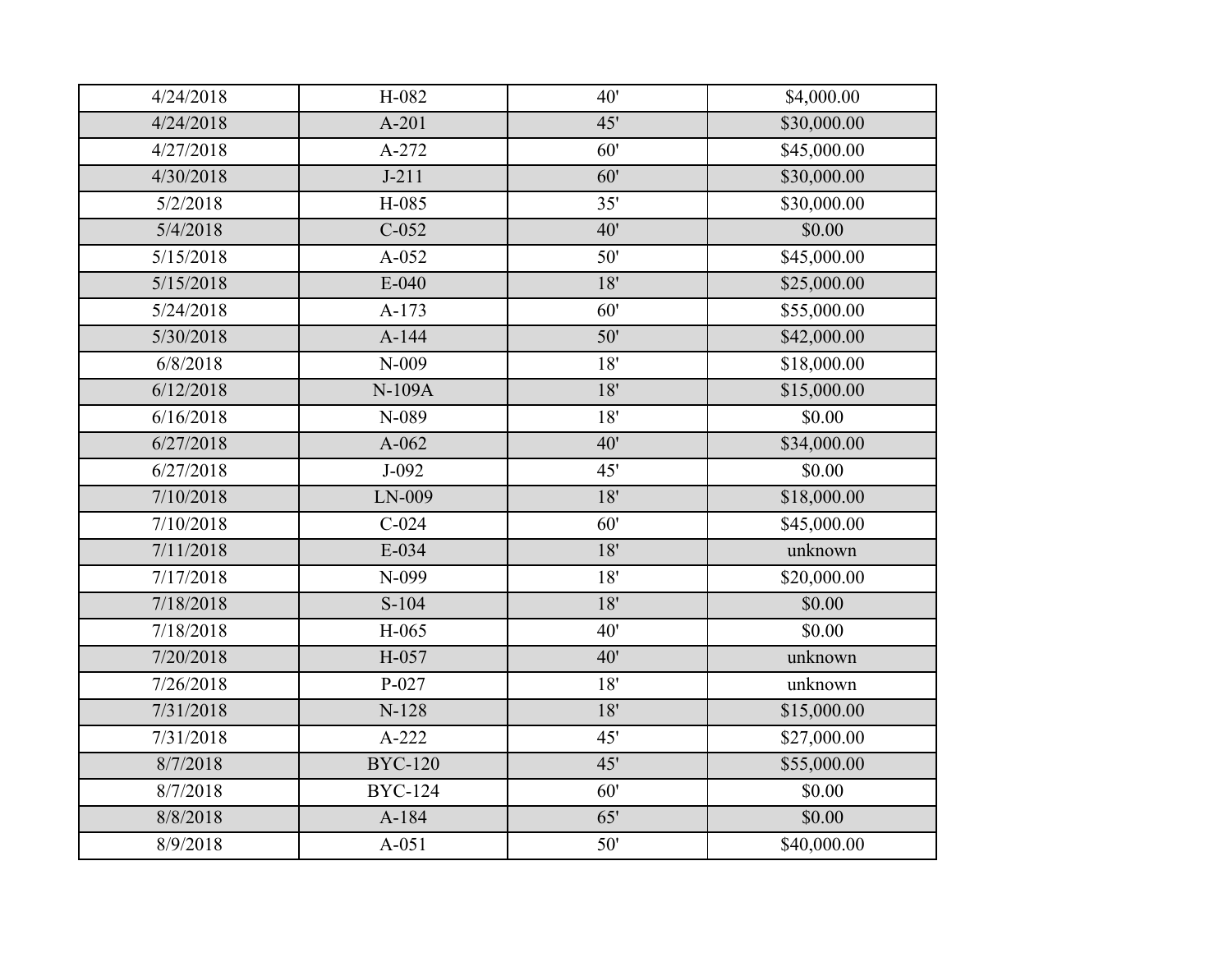| 8/9/2018   | $C-052$        | 40' | \$28,000.00 |
|------------|----------------|-----|-------------|
| 8/14/2018  | $LN-002$       | 18' | \$15,000.00 |
| 8/14/2018  | $N-018$        | 18' | \$23,750.00 |
| 8/14/2018  | K-007          | 70' | \$0.00      |
| 8/15/2018  | D-012          | 40' | \$26,000.00 |
| 8/21/2018  | $P-043$        | 18' | \$25,000.00 |
| 8/24/2018  | $N-100$        | 18' | \$23,000.00 |
| 8/29/2018  | $A-253$        | 40' | \$0.00      |
| 9/4/2018   | $D-020$        | 40' | \$40,000.00 |
| 9/11/2018  | W-051          | 18' | \$1,600.00  |
| 9/11/2018  | W-052          | 18' | \$1,600.00  |
| 9/14/2018  | $H-043$        | 50' | \$38,001.00 |
| 9/18/2018  | $F-011$        | 45' | \$35,000.00 |
| 9/18/2018  | $P-072$        | 18' | \$24,000.00 |
| 9/20/2018  | $B-121$        | 55' | \$0.00      |
| 10/2/2018  | $J-310$        | 40' | \$0.00      |
| 10/3/2018  | <b>BYC-118</b> | 55' | \$0.00      |
| 10/4/2018  | K-008          | 45' | \$45,000.00 |
| 10/9/2018  | LN-014         | 18' | \$24,047.83 |
| 10/9/2018  | $N-041$        | 18' | \$0.00      |
| 10/10/2018 | LS-011         | 18' | \$0.00      |
| 10/30/2018 | <b>B-024</b>   | 45' | \$37,000.00 |
| 10/31/2018 | H-078          | 45' | \$27,000.00 |
| 11/1/2018  | $F-022$        | 65' | \$70,000.00 |
| 11/2/2018  | D-049          | 40  | \$0.00      |
| 11/2/2018  | $N-088$        | 18  | \$0.00      |
| 11/8/2018  | <b>B-142</b>   | 45' | \$39,000.00 |
| 11/8/2018  | A-233          | 65' | \$45,000.00 |
| 11/9/2018  | $J - 0711$     | 40' | \$28,000.00 |